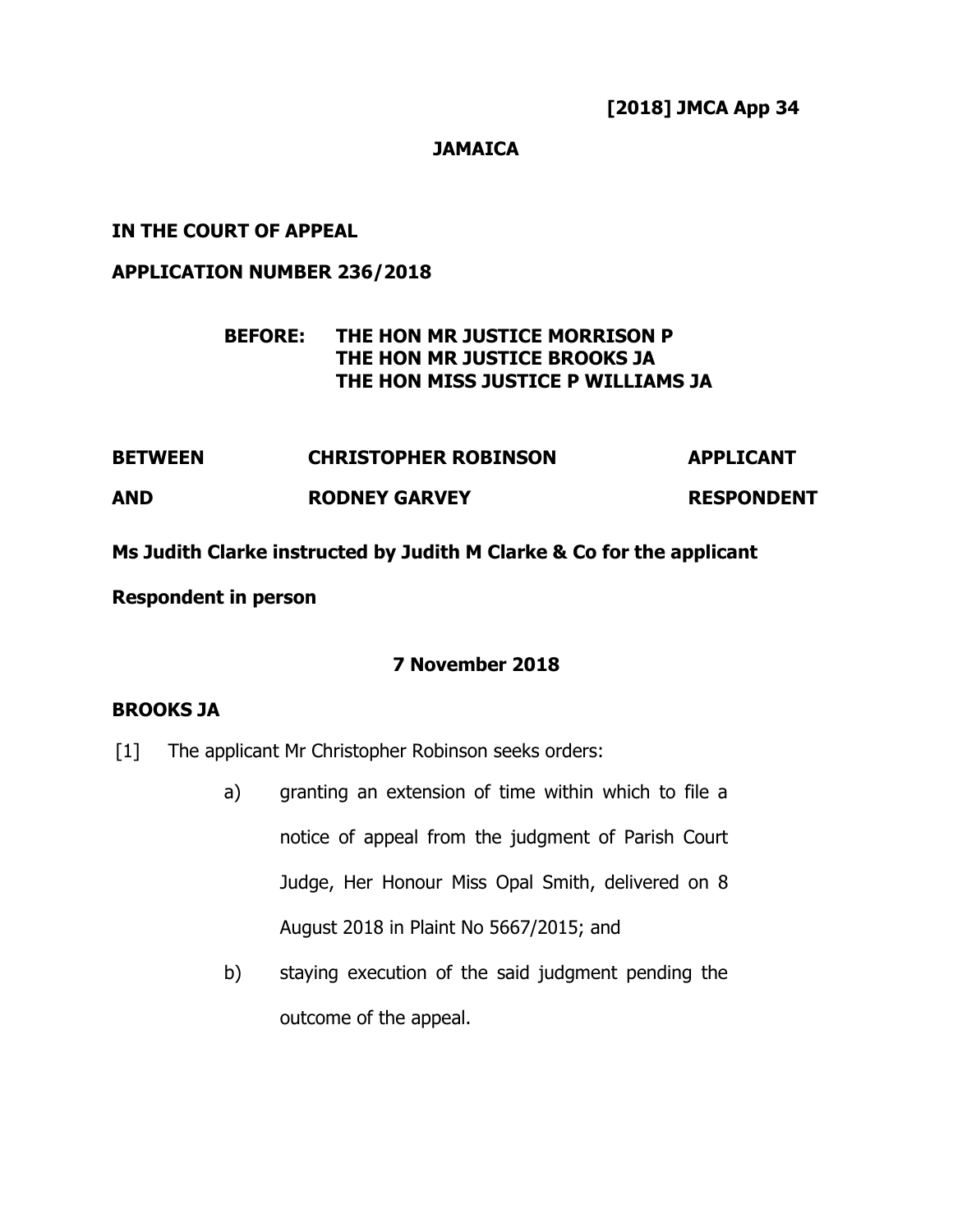[2] The application originates from the decision of the learned Parish Court Judge, who ruled in favour of Mr Rodney Garvey in Mr Garvey's claim against Mr Robinson for recovery of possession of land. She found that Mr Garvey had satisfied her, by virtue of his production of a certificate of registered title, that he was the owner of the land. She ordered Mr Robinson, who claims to have lived unmolested on the land all his 40 plus years, to deliver up possession forthwith.

[3] Mr Robinson represented himself in the proceedings before the learned Parish Court Judge. It is only after she had ruled against him that he sought assistance from attorneys-at-law. By then, the time for filing a notice of appeal had passed.

[4] He asserts, in his notice of application for court orders, that he has a real prospect of success in his proposed appeal.

[5] Mr Robinson has since filed a claim in the Supreme Court, challenging Mr Garvey's title. He claims that that title was procured by fraud.

[6] He seeks to appeal from the learned Parish Court Judge's decision on the basis that the learned Parish Court Judge considered the claim under the wrong provisions of the Judicature (Parish Courts) Act. He asserts that, in the claim before her, he contested the validity of Mr Garvey's title. That contest, he asserts, was not considered by the learned Parish Court Judge, who, instead, dealt with the claim as one for recovery of possession from a person who has no right of possession. He complains that she was wrong to have done so. It would seem, albeit based on the limited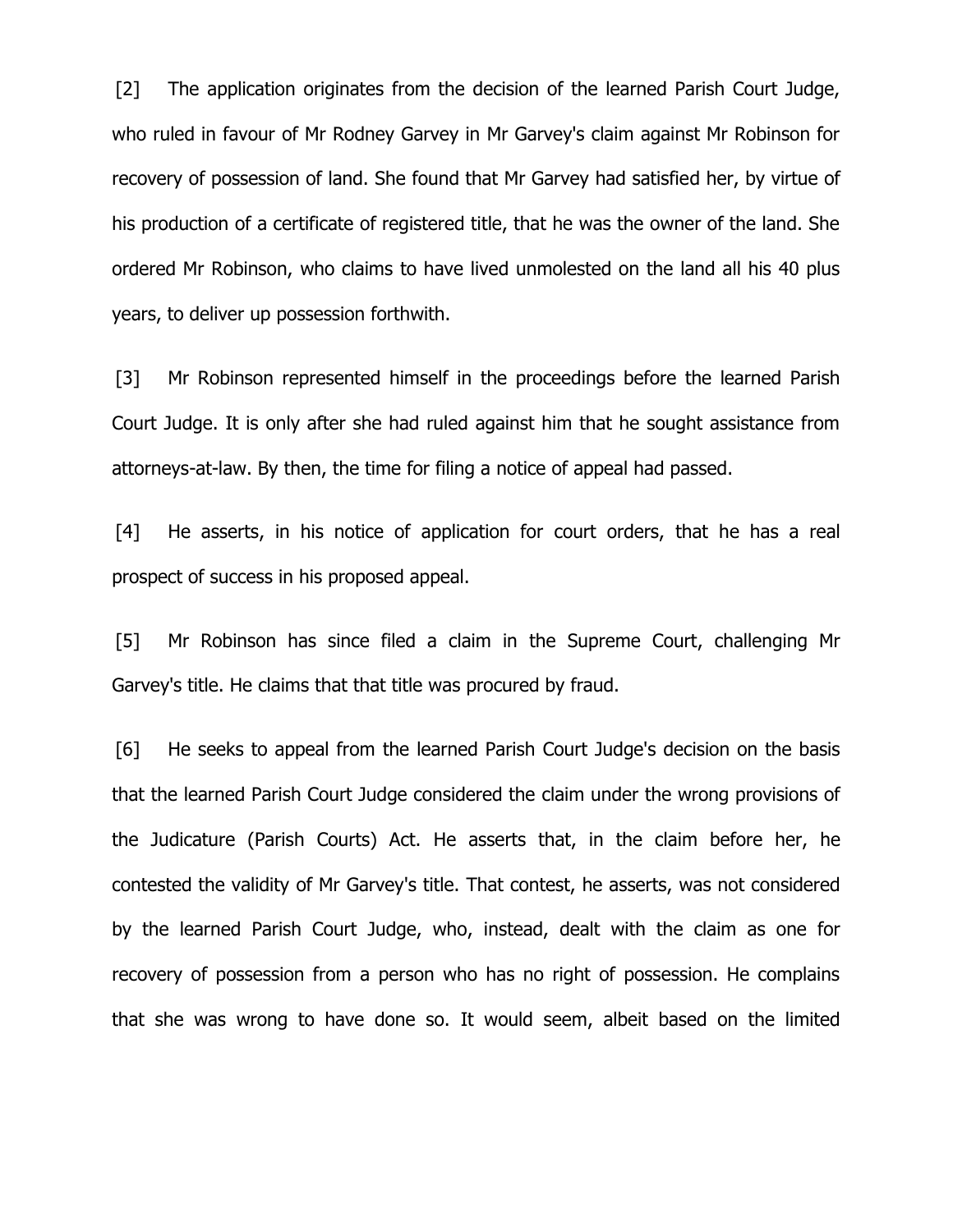information provided, that Mr Robinson's proposed appeal would have a real prospect of success.

[7] Mr Garvey appeared in person before this court at the hearing of Mr Robinson's application. He indicated that he wished time to instruct an attorney-at-law to assist him with dealing with the application.

[8] We took the view that the court's time would be better spent and it would be more cost effective for both parties if the application were considered at this time, rather than if it were to be adjourned.

[9] This court is allowed, in such cases, by virtue of section 12(2) of the Judicature (Appellate Jurisdiction) Act, to extend the time within which to file and serve a notice of appeal.

[10] Based on the prospect of Mr Robinson's appeal succeeding, and in the light of the fact that Mr Robinson is challenging Mr Garvey's title in the Supreme Court, the justice of the case suggests that he should be granted an extension of time in which to appeal. The length of time that he asserts that he has been on the land, using it, in part, as his home, before Mr Garvey filed his claim, would also justify a stay of execution of the judgment.

[11] There should, however, be orders ensuring that he pursues his appeal.

[12] The orders therefore are as follows:

1. The time within which to file and serve a notice of appeal from the judgment of Her Honour Miss Opal